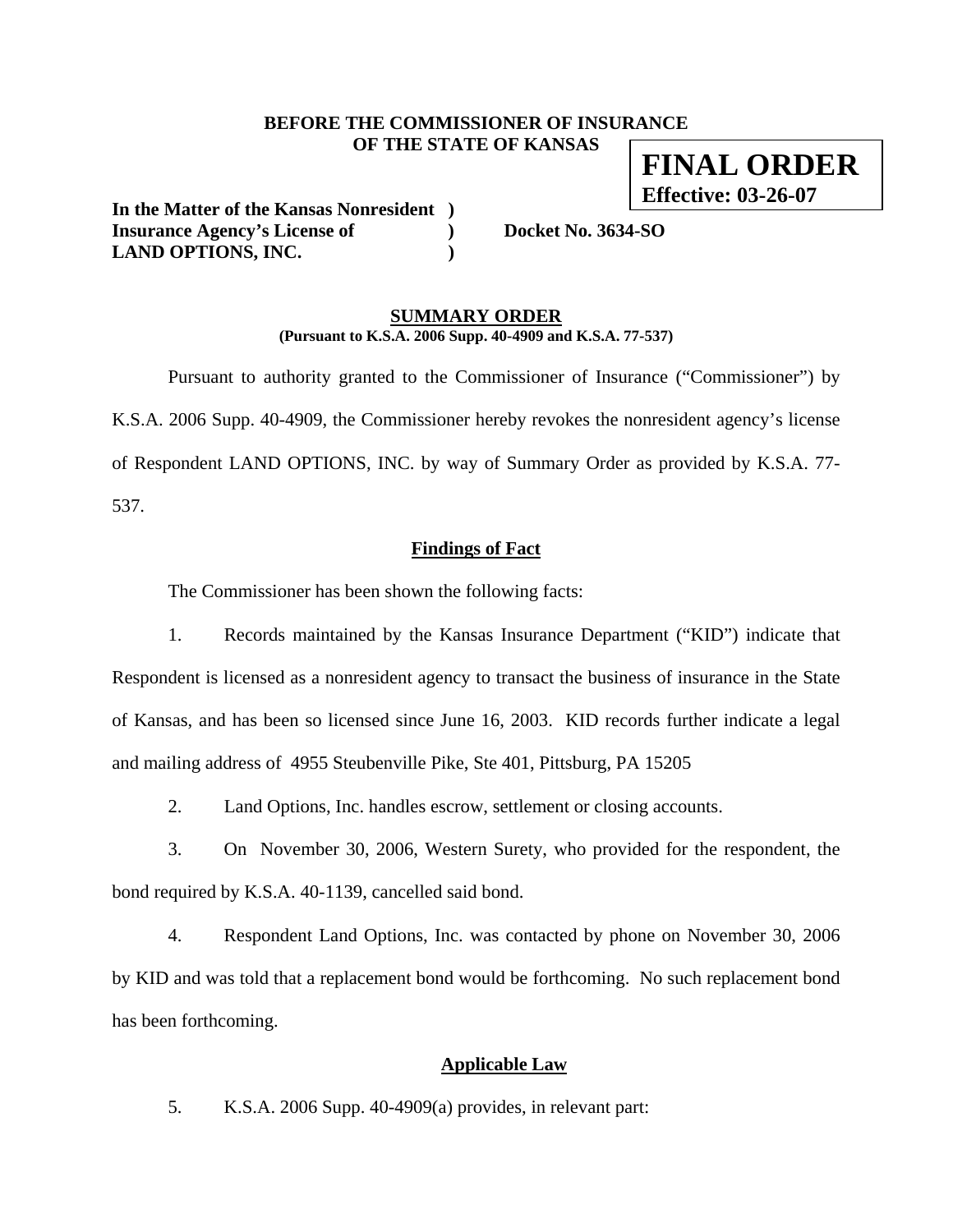"The commissioner may deny, suspend, revoke or refuse renewal of any license issued under this act if the commissioner finds that the applicant or license holder has . . .(2) Violated (A) Any provision of chapter 40 of the Kansas Statutes Annotated and amendments thereto, or any rule and regulation promulgated thereunder

K.S.A. 40-1139 requires a surety bond of a title insurance agent who handles escrow, settlement or closing accounts..

6. The Commissioner may revoke any license issued under the Insurance Agents Licensing Act if the Commissioner finds that the insurable interests of the public are not properly served under such license. K.S.A. 2006 Supp. 40-4909(b).

#### **Conclusions of Law**

7. The Commissioner has jurisdiction over Respondent as well as the subject matter of this proceeding, and such proceeding is held in the public interest.

8. The Commissioner concludes that the failure of Land Options, Inc. to have in place the bond required by K.S.A. 40-1139 constitutes a violation of 2006 Supplement 40- 4909(a).

9. Accordingly, the Commissioner concludes that sufficient grounds exist for the revocation of the insurance agency's non resident license of Land Options, Inc. pursuant to K.S.A. 2006 Supp. 40-4909(a).

10. In addition, the Commissioner finds that the non-resident insurance agency license of Land Options, Inc. should be revoked without delay for the protection of the insurable interests of the public pursuant to K.S.A. 2006 Supp. 40-4909(b).

11. Based on the facts and circumstances set forth herein, it appears that the use of summary proceedings in this matter is appropriate, in accordance with the provisions set forth in K.S.A. 77-537(a), in that the use of summary proceedings does not violate any provision of the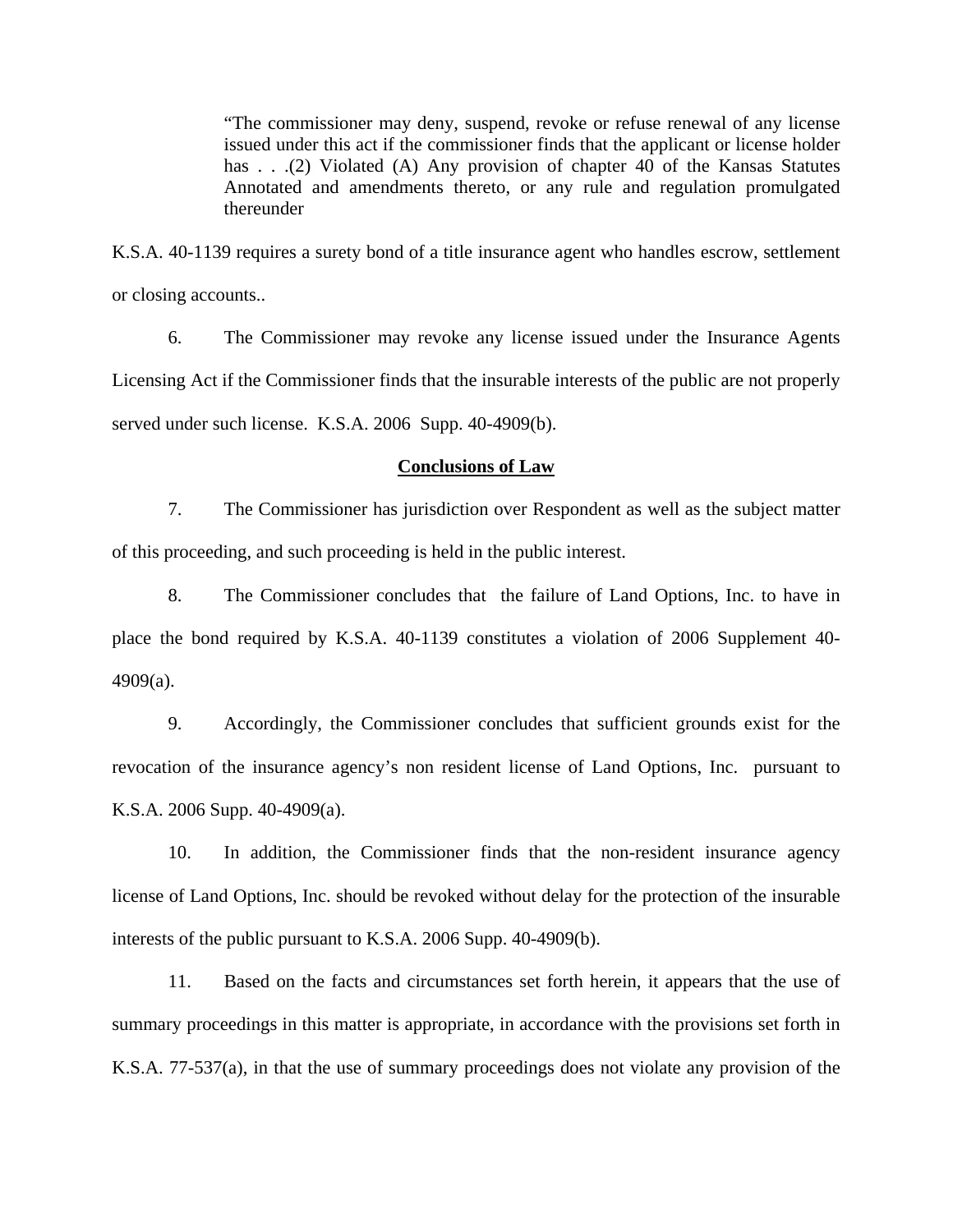law and the protection of the public interest does not require KID to give notice and opportunity to participate to persons other than Land Options, Inc..

### **IT IS THEREFORE ORDERED BY THE COMMISSIONER OF INSURANCE**

**THAT** the Kansas nonresident insurance agency's license of Land Options, Inc. is hereby **REVOKED**.

**IT IS FURTHER ORDERED** that the respondent Land Options, Inc. shall CEASE and DESIST from the sale, solicitation or negotiation of insurance and/or receiving compensation deriving from the sale, solicitation or negotiation of insurance conducted after the effective date of this order.

#### **Notice of Right to Hearing or Appeal**

You are entitled to a hearing pursuant to K.S.A. § 77-537, the Kansas Administrative Procedure Act. If you desire a hearing, you must file a written request for a hearing with:

> John W. Campbell, General Counsel Kansas Insurance Department 420 S.W. 9th Street Topeka, Kansas 66612.

This request must be filed within fifteen (15) days from the date of service of this Order. If you request a hearing, the Kansas Insurance Department will notify you of the time and place of the hearing and information on the procedures, right of representation, and other rights of parties relating to the conduct of the hearing, before commencement of same.

If a hearing is not requested in the time and manner stated above, this Order shall become effective as a Final Order upon the expiration of time for requesting a hearing, pursuant to K.S.A. § 77-613. In the event that you file a petition for judicial review, pursuant to K.S.A. §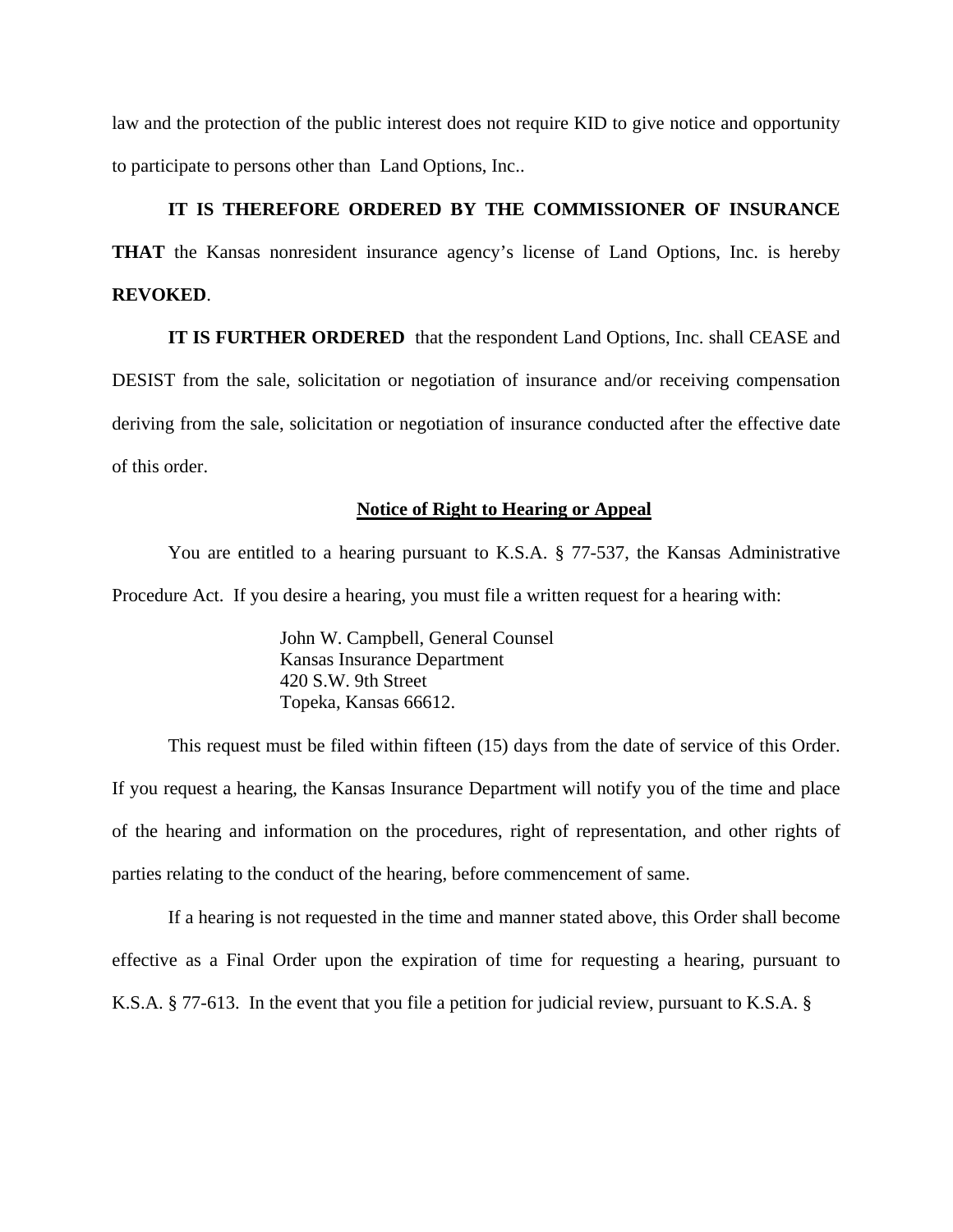77-613(e), the agency officer to be served on behalf of the Kansas Insurance Department is:

John W. Campbell, General Counsel Kansas Insurance Department 420 S.W. 9th Street Topeka, Kansas 66612.

# **IT IS SO ORDERED THIS \_\_7th\_\_\_ DAY OF MARCH, 2007, IN THE CITY OF**

# **TOPEKA, COUNTY OF SHAWNEE STATE OF KANSAS.**



|    | $\angle$ s/ Sandy Praeger |
|----|---------------------------|
|    | <b>Sandy Praeger</b>      |
|    | Commissioner of Insurance |
| 簡陋 | BY:                       |
|    |                           |

 $\angle$ s/ John W. Campbell $\angle$ 

 John W. Campbell General Counsel